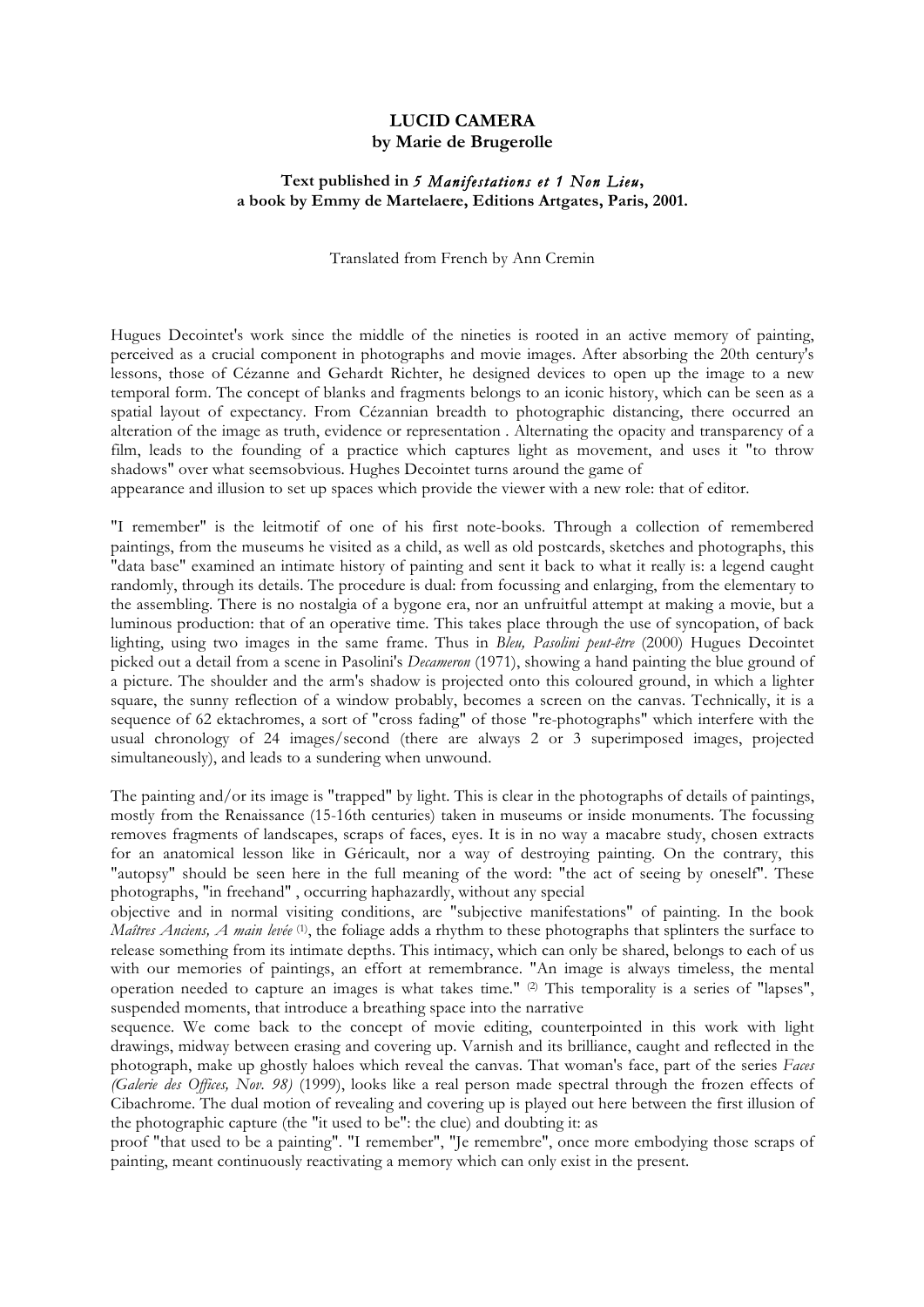Hugues Decointet, taking as his starting point these distances, the revelation of painting as separateness, imagines and produces scenic scenarios which lead to the viewer's mobility. This happened with *Réserve, Manifestation 5* (3) or *Non Lieu n<sup>o</sup>1* (terrain vague) (4). In the first instance, a group of slide-projections (5) defined a space (5,50m x 9,50m x 2,50m) created by the visitor's movements though visual clusters. The projectors, arranged on different levels and angled in various positions, as well as the heap of blank canvases, immediately placed us outside the performance. Being behind the scenes is not a simple doubling back, we have not gone "through the looking glass". Hugues Decointet separates the image from the canvas and discloses specific details "unseen by the naked eye". Indeed, acquainted with photographs of masterpieces, our eye is not naked, but active. This implies a process of interactive vision in the sense that Plato thought that the pupil was not only a receptor of light, but also projected it. "Particolare": to detail, to cut into the pictorial stock

and edit it, precise actions recalling the laboratory work in the cinema as well as in the operating theatre. The process used and amplified in this installation is the "fondu au blanc". A transitional technique, it entails the progressive lightening of the image through a luminous halo from which a new image emerges. Concretely, to go from one image to another, one introduces an ove - rexposure which creates a "blank".("In the cinema, a white space also becomes a colour of presence", says

Hugues Decointet). Here the blank white space is the detail of a painted surface, crackled, white, photographed, enlarged. The surround made up of projected and framed images is created through layering. The operator-artist does not dissect the painting to show us its artifice, he does not strip the canvas from its stretcher to decode its signs, nor does he sully its smooth pallor, his gesture is not that of an impotent rage at not painting any more. The space between the pigment and the canvas provided by these crevasses outlines a fine network, like a weave. Here we come across a fundamental notion in Hugues Decointet's work: extending the canvas as far as the screen and beyond. This visual stretching is close to what happens in his approach to time: an overflow beyond the frame, off camera. Every limit is stretched as far as the warp in a multitude of fibrils.

In this coming and going on the surface we can distinguish eccentricity at work: that of the peripheral viewpoint. Off centre, the focal point is no longer that of the picture in the making. The "outside" (exo) of painting becomes exotic. "To set aside monotony, world tourism", as Segalen advised (6) , such is the project in *Découvertes*. The word borrowed from the cinema's technical vocabulary means a trompe l'oeil element, a view, photographed and/or painted, placed in the background of the set. Printed on a woven canvas, this image is often highlighted with splashes of paint. Placed on stretchers in Hugues Decointet's installations  $\emptyset$ , the photograph on canvas plays with the screen's motion-filled imaginary, as well as with the studio sets. The sight of fine squaring off with dots recalls the background of Lichtenstein's paintings, when he enlarged comic strip vignettes, as well as Warhol's silk-screens. The link with the serial methods of reproduction in Pop aesthetics confirms the awareness of a history which investigated narration. It also means placing oneself in an "after photography", which never forgets to be painting also (since Warhol remained a painter). From that point of view, the scale models he carried out for the scene setting s, in which panels, uprights, and fake windows enlivened the stage, are once again an echo of the "macula", the little blind spot in the eye's depths. The word also means a sketch, and here one goes back to the tradition of the "bozzetti", sort of little theatres that classical painters (like Poussin) made to explore their compositions (8) . In the undergrowth of illusionary games, of passages and projections, we can identify a successful attempt to open the window and take part in the image. The latter is shown in all its truthfulness: a mental and temporal construct. The "graffiti" of the enlarged sketches of Renaissance arcades (*Graffito*, 2000)(9)

are once more a technical and receptive doubling back. They look like enlarged sketches traced on architects' scraperboards, but they are in fact, grey inks on large scale films. The use of neutral colours leads us back to the cinema and its essence: luminous movement. "What it already is by itself (light) is motion, pure extended motion which exists through grey… The famous luminous grey of the French school is already like a colour-motion.  $(...)$  Grey or light as motion, is the alternative movement".<sup>(10)</sup>

Hugues Decointet's work is undertaken via a series of visual games and strategies which disturb our perception and send us back to a history of viewing as a crosshatching between two strokes, line for line, beyond reflection or embedded in the matter: *tratteggio*, in grisaille .